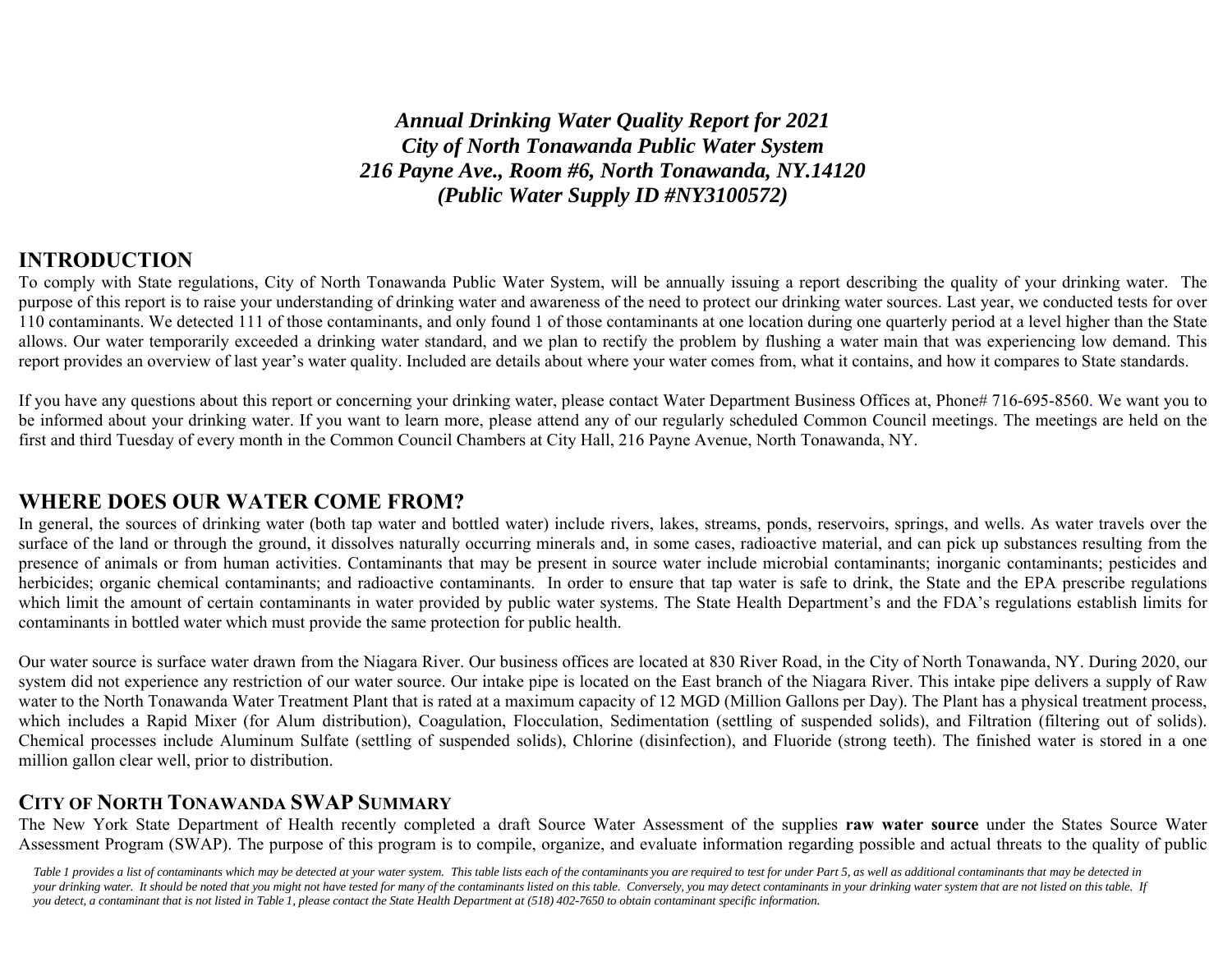water supply (PWS) sources. It is important to note that source water assessment reports estimate the **potential** for untreated drinking water sources to be impacted by contamination. These reports do not address the safety or quality of treated finished potable tap water. The Great Lakes' watershed is exceptionally large and too big for a detailed evaluation in the SWAP. General drinking water concerns for public water supplies which use these sources include: storm generated turbidity, wastewater, toxic sediments, shipping related spills, and problems associated with exotic species (e.g., zebra mussels - intake clogging and taste and odor problems). The SWAP is based on the analysis of the contaminant inventory compiled for the drainage area deemed most likely to impact drinking water quality at this public water supply raw water intake. This assessment found an elevated susceptibility to contamination for this source of drinking water. The amount of residential land in the assessment area results in elevated potential for microbials, disinfection byproduct precursors, turbidity and pesticides contamination. There is also a high density of sanitary wastewater discharges, which results in elevated susceptibility for numerous contaminant categories. Non-sanitary wastewater could also impact source water quality. There is also noteworthy contamination susceptibility associated with other discrete contaminant sources, and these facility types include: Chemical Bulk Storage facilities, Inactive Hazardous Waste Sites, Landfills, Toxic Release Inventory data, Municipally Operated Sewage Facilities and Resources Conservation and Recovery Act (RCRA) facilities.

### **FACTS AND FIGURES**

Our water system serves 30,372 people through 11,740 service connections. The total water produced in 2021 was 1.423 billion gallons. The daily average of water treated and pumped into the distribution system was 3.898 million gallons per day. Our highest single day was 5.46 million gallons. The amount of water delivered to customers was 660.032 million gallons. This leaves an unaccounted-for total of 762.734 million gallons. This water was used to flush mains, fight fires and leakage, accounts for the remaining 762.734 million gallons (53% of the total amount produced). In 2021, water customers were charged \$3 per 1,000 gallons of water and the annual average water charge per user was \$300.00.

### **ARE THERE CONTAMINANTS IN OUR DRINKING WATER?**

As the State regulations require, we routinely test your drinking water for numerous contaminants. These contaminants include total coliform, turbidity, inorganic compounds, nitrate, nitrite, lead and copper, volatile organic compounds, total trihalomethanes, haloacetic acids, radiological and synthetic organic compounds. The table presented below depicts which compounds were detected in your drinking water. The State allows us to test for some contaminants less than once per year because the concentrations of these contaminants do not change frequently. Some of our data, though representative, are more than one year old.

It should be noted that all drinking water, including bottled drinking water, may be reasonably expected to contain at least small amounts of some contaminants. The presence of contaminants does not necessarily indicate that water poses a health risk. More information about contaminants and potential health effects can be obtained by calling the EPA's Safe Drinking Water Hotline (800-426-4791) or the Niagara County Health Department at 716 439-7430.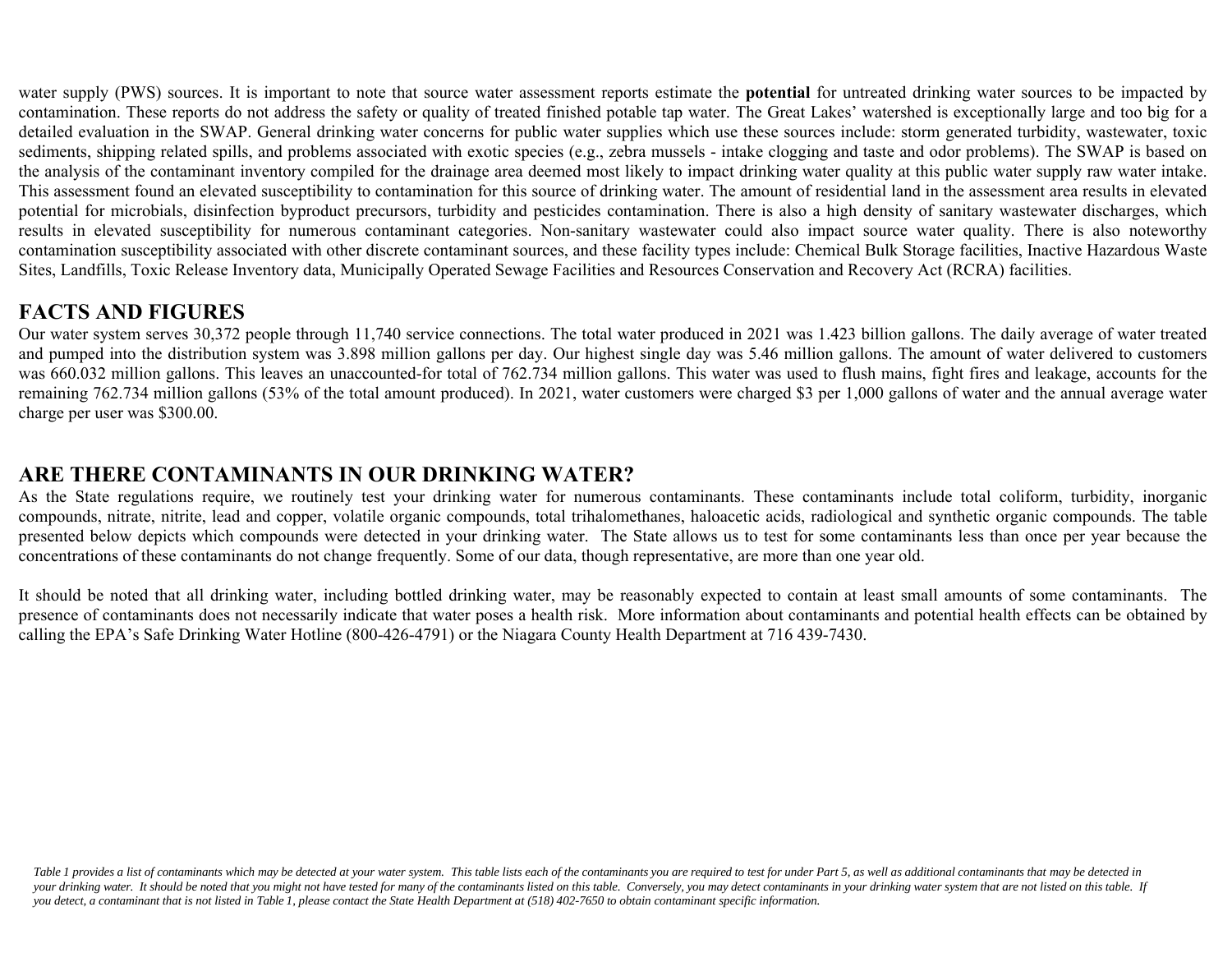| Contaminant                                                                                                                                                                                                                                                                                                   | <b>Violation</b><br>Yes/No | Date of<br><b>Sample</b> | Level<br><b>Detected</b><br>(Avg/Max)<br>(Range) | <b>Units</b>     | <b>MCL</b>                                                                                                                                                                        | <b>MCLG</b> | <b>Sources in Drinking</b><br>Water      | <b>Health Effects Language</b>                                                                                                                                                                                                                                                                                                                                                                                                                                       |
|---------------------------------------------------------------------------------------------------------------------------------------------------------------------------------------------------------------------------------------------------------------------------------------------------------------|----------------------------|--------------------------|--------------------------------------------------|------------------|-----------------------------------------------------------------------------------------------------------------------------------------------------------------------------------|-------------|------------------------------------------|----------------------------------------------------------------------------------------------------------------------------------------------------------------------------------------------------------------------------------------------------------------------------------------------------------------------------------------------------------------------------------------------------------------------------------------------------------------------|
|                                                                                                                                                                                                                                                                                                               |                            |                          |                                                  |                  |                                                                                                                                                                                   |             |                                          |                                                                                                                                                                                                                                                                                                                                                                                                                                                                      |
| <b>Microbiological Contaminants</b><br>Total Coliform Bacteria                                                                                                                                                                                                                                                | N <sub>o</sub>             | 2021                     | <1<br>$<1-62$                                    | n/a <sup>1</sup> | $TT = 2$<br>or more<br>positive<br>samples<br>after<br>April 1,<br>2016.<br>$MCL =$<br>$\overline{c}$<br><b>or</b><br>more<br>positive<br>samples<br>before<br>April 1,<br>2016.2 | $\theta$    | Naturally present in the<br>environment. | Coliforms are bacteria that are naturally present in the environment and<br>are used as an indicator that other, potentially harmful waterborne<br>pathogens may be present or that a potential pathway exists through<br>which contamination may enter the drinking water distribution system.<br>We found coliforms indicating the need to look for potential problems<br>in water treatment or distribution.                                                      |
| Turbidity (as a treatment<br>technique for systems that filter<br>and use turbidity as an indicator of<br>filtration performance - include<br>the highest single measurement<br>and the lowest monthly<br>percentage of samples meeting the<br>specified turbidity limits).<br><b>Conventional Filtration</b> | No                         | 2021                     | 0.72<br>100%                                     | <b>NTU</b>       | $TT-0.3$<br>$TT-1.0$                                                                                                                                                              | N/A         | Soil Runoff.                             | Turbidity has no health effects. However, turbidity can interfere with<br>disinfection and provide a medium for microbial growth. Turbidity may<br>indicate the presence of disease-causing organisms. These organisms<br>include bacteria, viruses, and parasites that can cause symptoms such as<br>nausea, cramps, diarrhea, and associated headaches. Please pay special<br>attention to the additional statement in this document regarding<br>Cryptosporidium. |
| Total organic carbon<br>Raw water<br>Finished water                                                                                                                                                                                                                                                           | N <sub>0</sub><br>No       | 2021<br>2021             | 1.9<br>$1.5 - 2.4$<br>1.7<br>$1.4 - 2.0$         | mg/l             | <b>TT</b>                                                                                                                                                                         | N/A         | Naturally present in the<br>environment. | Total organic carbon (TOC) has no health effects. However, total<br>organic carbon provides a medium for the formation of disinfection<br>byproducts. These products include Trihalomethanes (THMs) and<br>Haloacetic Acids (HAAs). Drinking water containing these byproducts<br>in excess of the MCL may lead to adverse health effects, liver or<br>kidney problems, or nervous system effects, and may lead to an<br>increased risk of getting cancer.           |

<sup>1</sup> N/A means not applicable.

<sup>2</sup> Before April 1, 2016, a violation occurs at systems collecting 40 or more samples per month when more than 5% of the total coliform samples are positive. A violation occurs at systems collecting less than 40 samples per month when two or more samples are total coliform positive. After April 1, 2016, a Level 1 assessment is triggered if 2 or more routine/repeat samples are total coliform positive in the same month.

<sup>3</sup> A violation occurs when a total coliform positive sample is positive for *E. Coli* and a repeat total coliform sample is positive or when a total coliform positive sample is negative for *E. Coli* but a repeat total coliform sample is positive and the sample is also positive for *E. Coli.*

4 NTU – Nephelometric Turbidity Unit; a measure of particles in water.

<sup>5</sup> A MCL violation occurs when the average of all daily entry point analyses for the month exceeds the MCL rounded off to the nearest whole number

<sup>6</sup> A violation occurs when the average of two consecutive daily entry point analyses exceeds the MCL rounded off to the nearest whole number.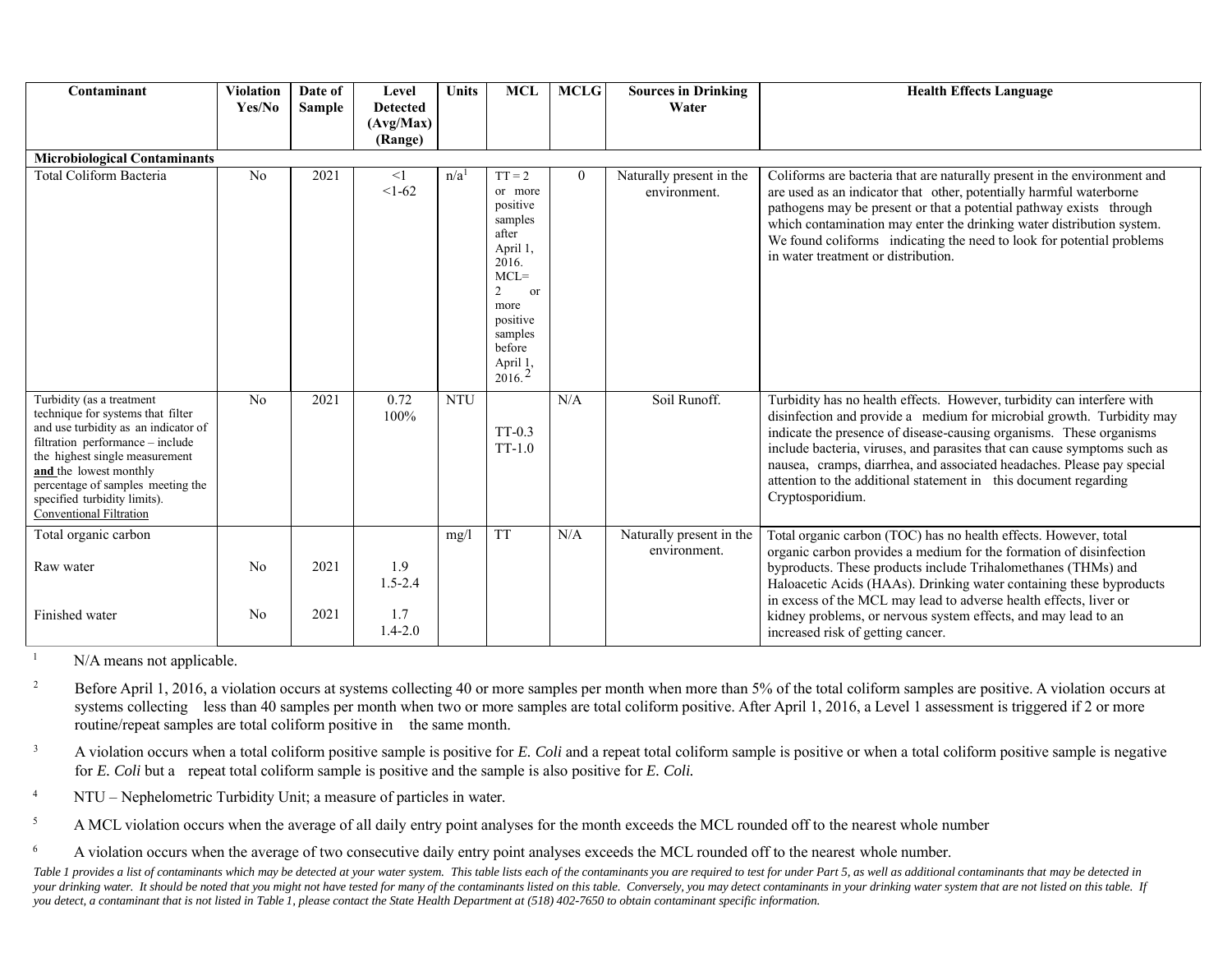| Contaminant                                                                             | <b>Violation</b><br>Yes/No | Date of<br><b>Sample</b> | Level<br><b>Detected</b><br>(Avg/Max)<br>(Range) | Units              | <b>MCL</b>     | <b>MCLG</b> | <b>Sources in Drinking</b><br>Water                                                                                 | <b>Health Effects Language</b>                                                                                                                                                                                                                                                                                                                                                                                                                                                                                                                                                                                                      |  |  |  |  |
|-----------------------------------------------------------------------------------------|----------------------------|--------------------------|--------------------------------------------------|--------------------|----------------|-------------|---------------------------------------------------------------------------------------------------------------------|-------------------------------------------------------------------------------------------------------------------------------------------------------------------------------------------------------------------------------------------------------------------------------------------------------------------------------------------------------------------------------------------------------------------------------------------------------------------------------------------------------------------------------------------------------------------------------------------------------------------------------------|--|--|--|--|
| <b>Radioactive Contaminants</b>                                                         |                            |                          |                                                  |                    |                |             |                                                                                                                     |                                                                                                                                                                                                                                                                                                                                                                                                                                                                                                                                                                                                                                     |  |  |  |  |
| Gross alpha activity<br>(including radium $-226$<br>but excluding radon and<br>uranium) | N <sub>o</sub>             | 8/17                     | $-0.288 + / -$<br>0.523                          | PCi/L              | $15^{10}$      | $\Omega$    | Erosion of natural<br>deposits.                                                                                     | Certain minerals are radioactive and may emit a form of radiation known<br>as alpha radiation. Some people who drink water containing alpha<br>emitters in excess of the MCL over many years may have an increased<br>risk of getting cancer.                                                                                                                                                                                                                                                                                                                                                                                       |  |  |  |  |
| Combined radium $-226$<br>and 228                                                       | No                         | 8/17                     | $.430 + 7.302$<br>$.829 + / - .431$              | Pci/L              | 510            | $\theta$    | Erosion of natural<br>deposits.                                                                                     | Some people who drink water containing radium 226 or 228 in excess of the<br>MCL over many years may have an increased risk of getting cancer.                                                                                                                                                                                                                                                                                                                                                                                                                                                                                      |  |  |  |  |
| Uranium                                                                                 | N <sub>o</sub>             | 8/17                     | $0.311+/0.011$                                   | $\frac{u}{g}$      | $30^{10}$      | $\theta$    | Erosion of natural<br>deposits.                                                                                     | Some people who drink water containing uranium in excess of the MCL<br>over many years may have an increased risk of getting cancer.                                                                                                                                                                                                                                                                                                                                                                                                                                                                                                |  |  |  |  |
| Inorganics <sup>11</sup>                                                                |                            |                          |                                                  |                    |                |             |                                                                                                                     |                                                                                                                                                                                                                                                                                                                                                                                                                                                                                                                                                                                                                                     |  |  |  |  |
| Antimony                                                                                | N <sub>o</sub>             | 12/21                    | 0.37                                             | $\text{ug/L}^{13}$ | 6              | 6           | Discharge from<br>petroleum refineries;<br>fire retardants;<br>ceramics; electronics;<br>solder.                    | Some people who drink water containing antimony well in excess of the MCL<br>over many years could experience increases in blood cholesterol and<br>decreases in blood sugar.                                                                                                                                                                                                                                                                                                                                                                                                                                                       |  |  |  |  |
| Arsenic                                                                                 | No                         | 12/21                    | 0.52                                             | $\text{ug/L}$      | $10^{14}$      | n/a         | Erosion of natural<br>deposits; Runoff from<br>orchards; Runoff from<br>glass and electronics<br>production wastes. | Some people who drink water containing arsenic in excess of the MCL over<br>many years could experience skin damage or problems with their circulatory<br>system, and may have an increased risk of getting cancer.                                                                                                                                                                                                                                                                                                                                                                                                                 |  |  |  |  |
| Barium                                                                                  | N <sub>o</sub>             | 12/21                    | 0.022                                            | $mg/l^{15}$        | $\overline{2}$ | 2           | Discharge of drilling<br>wastes;<br>Discharge from metal<br>refineries; Erosion of<br>natural deposits.             | Some people who drink water containing barium in excess of the MCL over<br>many years could experience an increase in their blood pressure.                                                                                                                                                                                                                                                                                                                                                                                                                                                                                         |  |  |  |  |
| Chloride                                                                                | N <sub>o</sub>             | 12/21                    | 20.0                                             | mg/1               | 250            | N/A         | Naturally occurring or<br>indicative of road salt<br>contamination.                                                 | Chloride is essential for maintaining good health. Research has not<br>conclusively demonstrated that human exposure to chloride itself causes<br>adverse health effects, although exposure to high levels of certain chloride<br>salts has been associated with adverse health effects in humans. For example,<br>high dietary intake of sodium chloride can be a contributing factor to high<br>blood pressure, but this has been attributed mainly to the presence of sodium.<br>The New York State standard for chloride is 250 milligrams per liter, and is<br>based on chloride's effects on the taste and odor of the water. |  |  |  |  |
| Chromium                                                                                | N <sub>o</sub>             | 12/21                    | 1.1                                              | $\frac{u g}{l}$    | 100            | 100         | Discharge from steel<br>and pulp mills; Erosion<br>of natural deposits.                                             | Some people who use water containing chromium well in excess of the MCL<br>over many years could experience allergic dermatitis.                                                                                                                                                                                                                                                                                                                                                                                                                                                                                                    |  |  |  |  |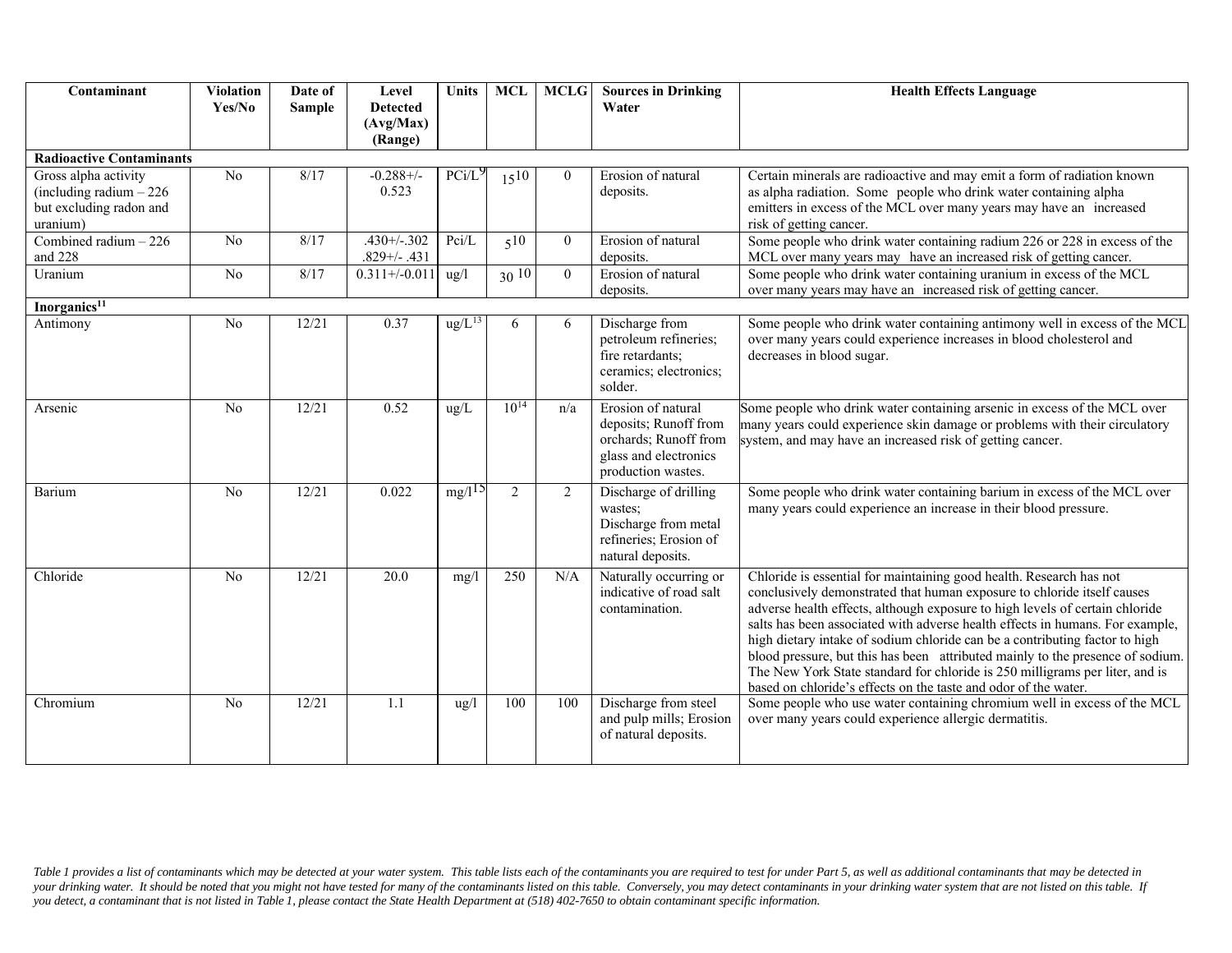<sup>8</sup> If beta particles are detected at or below 50 pCi/l, report the detected level in pCi/l. This will provide consumers with a standard against which to compare that detected level, include "50\*" in the MCL column (rather than the actual MCL of 4 mrem/year) and include a footnote to the table that says "The State considers 50 pCi/l to be the level of concern for beta particles." If beta particles are detected above 50 pCi/l, the water supplier must determine the actual radioactive constituents present in the water to calculate the dose exposure level in mrem/year, and must report both the detected level and MCL as mrem/year.<br><sup>9</sup> Picocuries per liter (pCi/L) – picocuries per liter is a mea

<sup>9</sup> Picocuries per liter (pCi/L) – picocuries per liter is a measure of the radioactivity in water.<br><sup>10</sup> A MCI violation occurs when the annual composite of four quarterly samples or the avera

A MCL violation occurs when the annual composite of four quarterly samples or the average of the analysis of four quarterly samples exceeds the MCL.

<sup>11</sup> If the results of a monitoring sample analysis exceed the MCL, the water supplier shall collect one more sample from the same sampling point within two weeks of as soon as practical. An MCL violation occurs when the average (rounded off to the same number of significant figures as the MCL for the contaminant in question) of the two results exceed the MCL.

<sup>12</sup> Million Fibers per Liter (MFL) – million fibers per liter is a measure of the presence of asbestos fibers that are longer than 10 micrometers.

<sup>13</sup> Micrograms per liter (ug/l) or parts per billion (ppb).

14If arsenic is detected above 5 ug/l, but below 10 ug/l (the MCL) your Annual Water Quality Report must contain the following statement: "NYS and EPA have promulgated a drinking water arsenic standard of 10 parts per billion. While your drinking water meets the standard for arsenic, it does contain low levels of arsenic. The standard balances the current understanding of arsenic's possible health effects against the costs of removing arsenic from drinking water. EPA continues to research the health effect of low levels of arsenic, which is a mineral known to cause cancer in humans at high concentrations and is linked to other health effects such as skin damage and circulatory problems."

<sup>15</sup> Milligrams per liter (mg/l) or parts per million (ppm)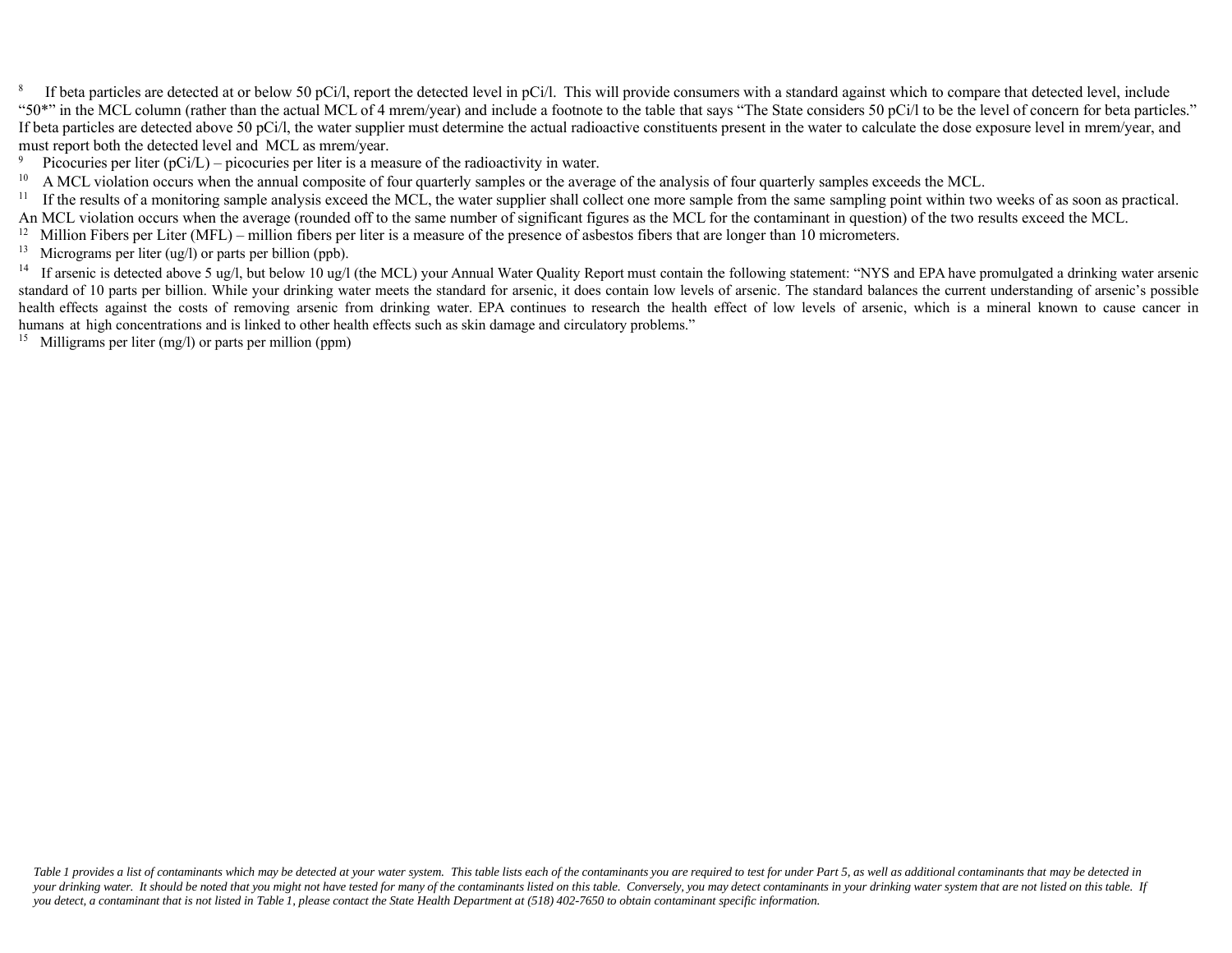| Contaminant | <b>Violation</b><br>Yes/No | Date of<br><b>Sample</b> | Level<br><b>Detected</b><br>(Avg/Max)<br>(Range) | Units           | <b>MCL</b>                 | <b>MCLG</b>      | <b>Sources in Drinking</b><br>Water                                                                                                      | <b>Health Effects Language</b>                                                                                                                                                                                                                                                                                                                                                                                                                                                                                                                                                                                                                                                                                                             |
|-------------|----------------------------|--------------------------|--------------------------------------------------|-----------------|----------------------------|------------------|------------------------------------------------------------------------------------------------------------------------------------------|--------------------------------------------------------------------------------------------------------------------------------------------------------------------------------------------------------------------------------------------------------------------------------------------------------------------------------------------------------------------------------------------------------------------------------------------------------------------------------------------------------------------------------------------------------------------------------------------------------------------------------------------------------------------------------------------------------------------------------------------|
| Copper      | $\overline{No}$            | 2020                     | .028<br>$0.0059 - 0.18$                          | mg/l            | $AL =$<br>$1.3^{16}$       | $\overline{1.3}$ | Corrosion of household<br>plumbing systems;<br>Erosion of natural<br>deposits; leaching<br>from wood<br>preservatives.                   | Copper is an essential nutrient, but some people who drink water<br>containing copper in excess of the action level over a relatively<br>short amount of time could experience gastrointestinal distress. Some<br>people who drink water containing copper in excess of the action<br>level over many years could suffer liver or kidney damage. People<br>with Wilson's Disease should consult their personal doctor.                                                                                                                                                                                                                                                                                                                     |
| Fluoride    | N <sub>o</sub>             | 2021                     | 0.68<br>$0.14 - 0.87$                            | mg/1            | 2.2                        | N/A              | Erosion of natural<br>deposits; Water<br>additive that promotes<br>strong teeth; Discharge<br>from fertilizer and<br>aluminum factories. | Some people who drink water containing fluoride in excess of the<br>MCL over many years could get bone disease, including pain and<br>tenderness of the bones. Children may get mottled teeth.                                                                                                                                                                                                                                                                                                                                                                                                                                                                                                                                             |
| Lead        | N <sub>o</sub>             | 2020                     | 6.8<br>$< 0.17 - 13.0$                           | $\frac{u g}{l}$ | $AL=$<br>$15^{16}$         | $\overline{0}$   | Corrosion of household<br>plumbing systems;<br>Erosion of natural<br>deposits.                                                           | Infants and children who drink water containing lead in excess of the<br>action level could experience delays in their physical or mental<br>development. Children could show slight deficits in attention span<br>and learning abilities. Adults who drink this water over many years<br>could develop kidney problems or high blood pressure.                                                                                                                                                                                                                                                                                                                                                                                            |
| Sodium      | No                         | 12/21                    | 10                                               | mg/1            | (see<br>Health<br>Effects) | N/A              | Naturally occurring;<br>Road salt; Water<br>softeners; Animal<br>waste.                                                                  | Water containing more than 20 mg/l of sodium should not be used for<br>drinking by people on severely restricted sodium diets. Water<br>containing more than 270 mg/l of sodium should not be used for drinking<br>by people on moderately restricted sodium diets.                                                                                                                                                                                                                                                                                                                                                                                                                                                                        |
| Sulfate     | No                         | 12/21                    | 28                                               | mg/1            | 250                        | N/A              | Naturally occurring.                                                                                                                     | Drinking water containing high concentrations of sulfate can cause short-<br>term intestinal effects in humans. The effects can range from a laxative<br>effect (loose stools) to diarrhea (unusually frequent and liquid bowel<br>movements). Diarrhea is of particular concern in infants, because it can<br>lead to more serious effects such as dehydration. Travelers or new<br>residents, who may change from drinking water with low sulfate<br>concentrations to drinking water with high sulfate concentrations, may<br>experience short term intestinal effects due to sulfate. The New York<br>State standard for sulfate is 250 milligrams per liter, and is based on<br>sulfate's effects on the taste and odor of the water. |
| Thallium    | No                         | 12/21                    | 0.025                                            | $\frac{u}{g}$   | $\overline{2}$             | 0.5              | Leaching from ore-<br>processing sites; Discharge<br>from electronics, glass, and<br>drug factories.                                     | Some people who drink water containing thallium in excess of the MCL<br>over many years could experience hair loss, changes in their blood, or<br>problems with their kidneys, intestines, or liver.                                                                                                                                                                                                                                                                                                                                                                                                                                                                                                                                       |

<sup>16</sup> Include the 90<sup>th</sup> percentile value for the most recent sampling, the number range of detections, and the number of sites that exceeded the action level. If lead is detected above 15 ug/l (the Action Level) in more than 5%, but fewer than 10%, of the sites sampled [if your system samples fewer than 20 sites and has even one sample above the AL, you will need to include the standard explanation for an AL exceedance], your Annual Water Quality Report must include the following statement: "If present, elevated levels of lead can cause serious health problems, especially for pregnant women, infants, and young children. It is possible that lead levels at your home may be higher than at other homes in the community as a result of materials used in your home's plumbing. The City of North Tonawanda is responsible for providing high quality drinking water, but cannot control the variety of materials used in plumbing components. When your water has been sitting for several hours, you can minimize the potential for lead exposure by flushing your tap for 30 seconds to 2 minutes before using water for drinking or cooking. If you are concerned about lead in your water, you may wish to have your water tested. Information on lead in drinking water, testing methods, and steps you can take to minimize exposure is available from the Safe Drinking Water Hotline (1-800-426-4791) or at *http://www.epa.gov/safewater/lead*.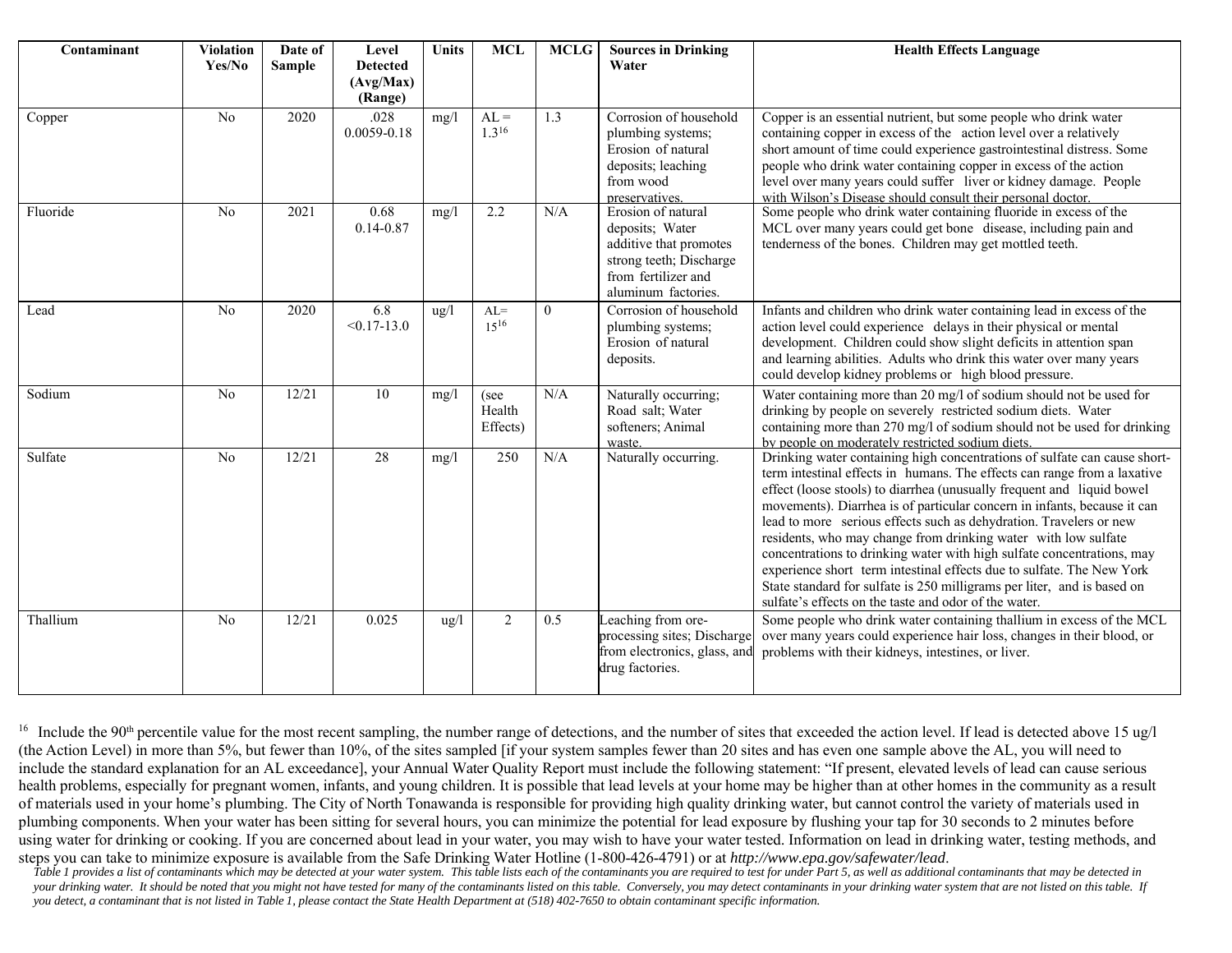| Contaminant                                                               | <b>Violation</b> | Date of | Level                                   | Units               | <b>MCL</b>    | <b>MCLG</b> | <b>Sources in Drinking Water</b>                                                                                                                                                                                                                                                                                                                                    | <b>Health Effects Language</b>                                                                                                                                                                                                                  |
|---------------------------------------------------------------------------|------------------|---------|-----------------------------------------|---------------------|---------------|-------------|---------------------------------------------------------------------------------------------------------------------------------------------------------------------------------------------------------------------------------------------------------------------------------------------------------------------------------------------------------------------|-------------------------------------------------------------------------------------------------------------------------------------------------------------------------------------------------------------------------------------------------|
|                                                                           | Yes/No           | Sample  | <b>Detected</b><br>(Avg/Max)<br>(Range) |                     |               |             |                                                                                                                                                                                                                                                                                                                                                                     |                                                                                                                                                                                                                                                 |
| Color                                                                     | N <sub>o</sub>   | 12/21   | 5                                       | Units               | 15            | N/A         | Large quantities of organic<br>chemicals, inadequate treatment,<br>high disinfectant demand and the<br>potential for production of excess<br>amounts of disinfectant byproducts<br>such as trihalomethanes, the<br>presence of metals such as copper,<br>iron and manganese; Natural color<br>may be caused by decaying leaves,<br>plants, and soil organic matter. | Color has no health effects. In some instances, color may be objectionable<br>to some people at as low as 5 units. Its presence is aesthetically<br>objectionable and suggests that the water may need additional treatment.                    |
| Odor                                                                      | No               | 12/21   | >1.0                                    | Units<br><b>TON</b> | $\mathcal{E}$ | N/A         | Organic or inorganic<br>pollutants originating from<br>municipal and industrial<br>waste discharges; natural<br>sources.                                                                                                                                                                                                                                            | Odor as measured by this standard procedure has no health effects;<br>although several contaminants exert odors when they are present at levels<br>near their MCLs. Odor is an important quality factor affecting the<br>drinkability of water. |
| Inorganics - Nitrate and Nitrite <sup>18</sup>                            |                  |         |                                         |                     |               |             |                                                                                                                                                                                                                                                                                                                                                                     |                                                                                                                                                                                                                                                 |
| Nitrate                                                                   | No               | 4/2021  | 0.19                                    | mg/1                | $10^{19}$     | 10          | Runoff from fertilizer use;<br>Leaching from septic tanks,<br>sewage; Erosion of natural<br>deposits.                                                                                                                                                                                                                                                               | Infants below the age of six months who drink water containing nitrate<br>in excess of the MCL could become seriously ill and, if untreated, may<br>die. Symptoms include shortness of breath and blue-baby syndrome.                           |
| <b>Synthetic Organic Contaminants including Pesticides and Herbicides</b> |                  |         |                                         |                     |               |             |                                                                                                                                                                                                                                                                                                                                                                     |                                                                                                                                                                                                                                                 |
| Atrazine                                                                  | N <sub>o</sub>   | 12/21   | 0.069                                   | $\frac{u g}{l}$     | 3             | 3           | Runoff from herbicide used<br>on row crops.                                                                                                                                                                                                                                                                                                                         | Some people who drink water containing atrazine well in excess of the<br>MCL over many years could experience problems with their<br>cardiovascular system or reproductive difficulties.                                                        |

<sup>18</sup> If the analytical results exceed the MCL, the water supplier shall collect another sample from the same sampling point, within 24 hours of the receipt of results or as soon as practical. An MCL violation occurs when the average of the two results exceeds the MCL.

- <sup>21</sup> Nanograms per liter  $(ng/l)$  or parts per trillion (ppt).
- <sup>22</sup> Unspecified Organic contaminant classification as defined in 10 NYCRR Part 5.
- <sup>23</sup> Picograms per liter (pg/l) or parts per quadrillion (ppq)
- <sup>25</sup> Principal Organic Contaminant classification as defined in 10 NYCRR Part 5.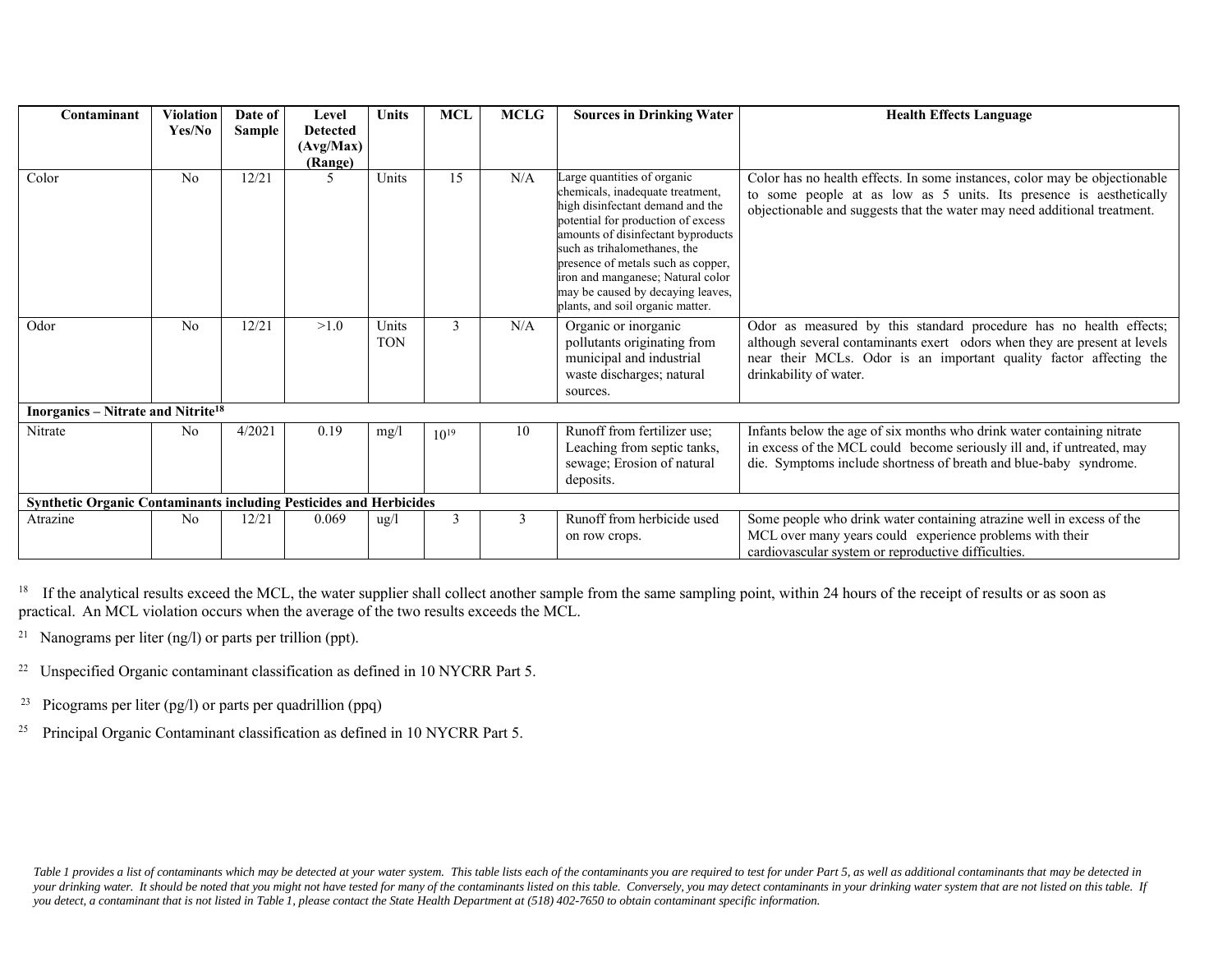| Contaminant                                                                                                              | <b>Violation</b>           | Date of                  | Level                                            | Units         | <b>MCL</b>      | <b>MCLG</b> | <b>Sources in Drinking Water</b>                                                                                                                    | <b>Health Effects Language</b>                                                                                                                                                                                                                                                                                                                                                                                                                                                                                                                                          |
|--------------------------------------------------------------------------------------------------------------------------|----------------------------|--------------------------|--------------------------------------------------|---------------|-----------------|-------------|-----------------------------------------------------------------------------------------------------------------------------------------------------|-------------------------------------------------------------------------------------------------------------------------------------------------------------------------------------------------------------------------------------------------------------------------------------------------------------------------------------------------------------------------------------------------------------------------------------------------------------------------------------------------------------------------------------------------------------------------|
|                                                                                                                          | Yes/No                     | <b>Sample</b>            | <b>Detected</b><br>(Avg/Max)                     |               |                 |             |                                                                                                                                                     |                                                                                                                                                                                                                                                                                                                                                                                                                                                                                                                                                                         |
|                                                                                                                          |                            |                          | (Range)                                          |               |                 |             |                                                                                                                                                     |                                                                                                                                                                                                                                                                                                                                                                                                                                                                                                                                                                         |
| Perfluorooctanoic acid<br>(PFOA)                                                                                         | No                         | 11/20                    | 1.7                                              | ng/l          | $\overline{10}$ | n/a         | Released into the<br>environment from<br>widespread use in<br>commercial and industrial<br>applications.                                            | PFOA caused a range of health effects when studied in animals at high<br>exposure levels. The most consistent findings were effects on the liver<br>and immune system and impaired fetal growth and development.<br>Studies of high-level exposures to PFOA in people provide evidence<br>that some of the health effects seen in animals may also occur in<br>humans. The United States Environmental Protection Agency considers<br>PFOA as having suggestive evidence for causing cancer based on<br>studies of lifetime exposure to high levels of PFOA in animals. |
| Perfluorooctane sulfonic<br>acid (PFOS)                                                                                  | $\overline{No}$            | 11/20                    | 1.7                                              | ng/l          | 10              | n/a         | Released into the<br>environment from<br>widespread use in<br>commercial and industrial<br>applications.                                            | PFOS caused a range of health effects when studied in animals at high<br>exposure levels. The most consistent findings were effects on the liver<br>and immune system and impaired fetal growth and development.<br>Studies of high-level exposures to PFOS in people provide evidence<br>that some of the health effects seen in animals may also occur in<br>humans. The United States Environmental Protection Agency consider<br>PFOS as having suggestive evidence for causing cancer based on<br>studies of lifetime exposure to high levels of PFOS in animals.  |
| Contaminant                                                                                                              | <b>Violation</b><br>Yes/No | Date of<br>Sample        | Level<br><b>Detected</b><br>(Avg/Max)<br>(Range) | Units         | <b>MCL</b>      | <b>MCLG</b> | <b>Sources in Drinking</b><br>Water                                                                                                                 | <b>Health Effects Language</b>                                                                                                                                                                                                                                                                                                                                                                                                                                                                                                                                          |
| <b>Volatile Organic Contaminants</b>                                                                                     |                            |                          |                                                  |               |                 |             |                                                                                                                                                     |                                                                                                                                                                                                                                                                                                                                                                                                                                                                                                                                                                         |
| Contaminant                                                                                                              | <b>Violation</b><br>Yes/No | Date of<br><b>Sample</b> | Level<br><b>Detected</b><br>(Avg/Max)<br>(Range) | <b>Units</b>  | <b>MCL</b>      | <b>MCLG</b> | <b>Sources in Drinking</b><br>Water                                                                                                                 | <b>Health Effects Language</b>                                                                                                                                                                                                                                                                                                                                                                                                                                                                                                                                          |
| <b>Disinfection Byproducts</b>                                                                                           |                            |                          |                                                  |               |                 |             |                                                                                                                                                     |                                                                                                                                                                                                                                                                                                                                                                                                                                                                                                                                                                         |
| Haloacetic Acids (mono-,<br>di-, and trichloroacetic<br>acid, and mono- and di-<br>bromoacetic acid)                     | N <sub>o</sub>             | 2021                     | 14.10<br>7.40-30.00                              | $\frac{u}{g}$ | 60              | n/a         | By-product of drinking water<br>disinfection needed to kill<br>harmful organisms.                                                                   | Some people who drink water containing haloacetic acids in excess of<br>the MCL over many years may have an increased risk of getting<br>cancer.                                                                                                                                                                                                                                                                                                                                                                                                                        |
| <b>Total Trihalomethanes</b><br>(TTHMs - chloroform,<br>bromodichloromethane,<br>dibromochloromethane,<br>and bromoform) | No                         | 2021                     | 43.69<br>19.00-66.00                             | $\frac{u}{g}$ | 80              | n/a         | By-product of drinking water<br>chlorination needed to kill<br>harmful organisms. TTHMs<br>are formed when source water<br>contains organic matter. | Some people who drink water containing trihalomethanes in excess of<br>the MCL over many years may experience problems with their liver,<br>kidneys, or central nervous systems, and may have an increased risk<br>of getting cancer.                                                                                                                                                                                                                                                                                                                                   |
| <b>Disinfectants</b>                                                                                                     |                            |                          |                                                  |               |                 |             |                                                                                                                                                     |                                                                                                                                                                                                                                                                                                                                                                                                                                                                                                                                                                         |
| Chlorine Residual                                                                                                        | N <sub>o</sub>             | 2021                     | 0.77<br>$0.02 - 1.25$                            | mg/1          | 426             | n/a         | Water additive used to<br>control microbes.                                                                                                         | Some people who use water containing chlorine well in excess of the<br>MRDL could experience irritating effects to their eyes and nose. Some<br>people who drink water containing chlorine well in excess of the<br>MRDL could experience stomach discomfort.                                                                                                                                                                                                                                                                                                           |

26 Value presented represents the Maximum Residual Disinfectant Level (MRDL) which is a level disinfectant added for a water treatment that may not be exceeded at the consumer's tap without an unacceptable possibility of adverse health effects.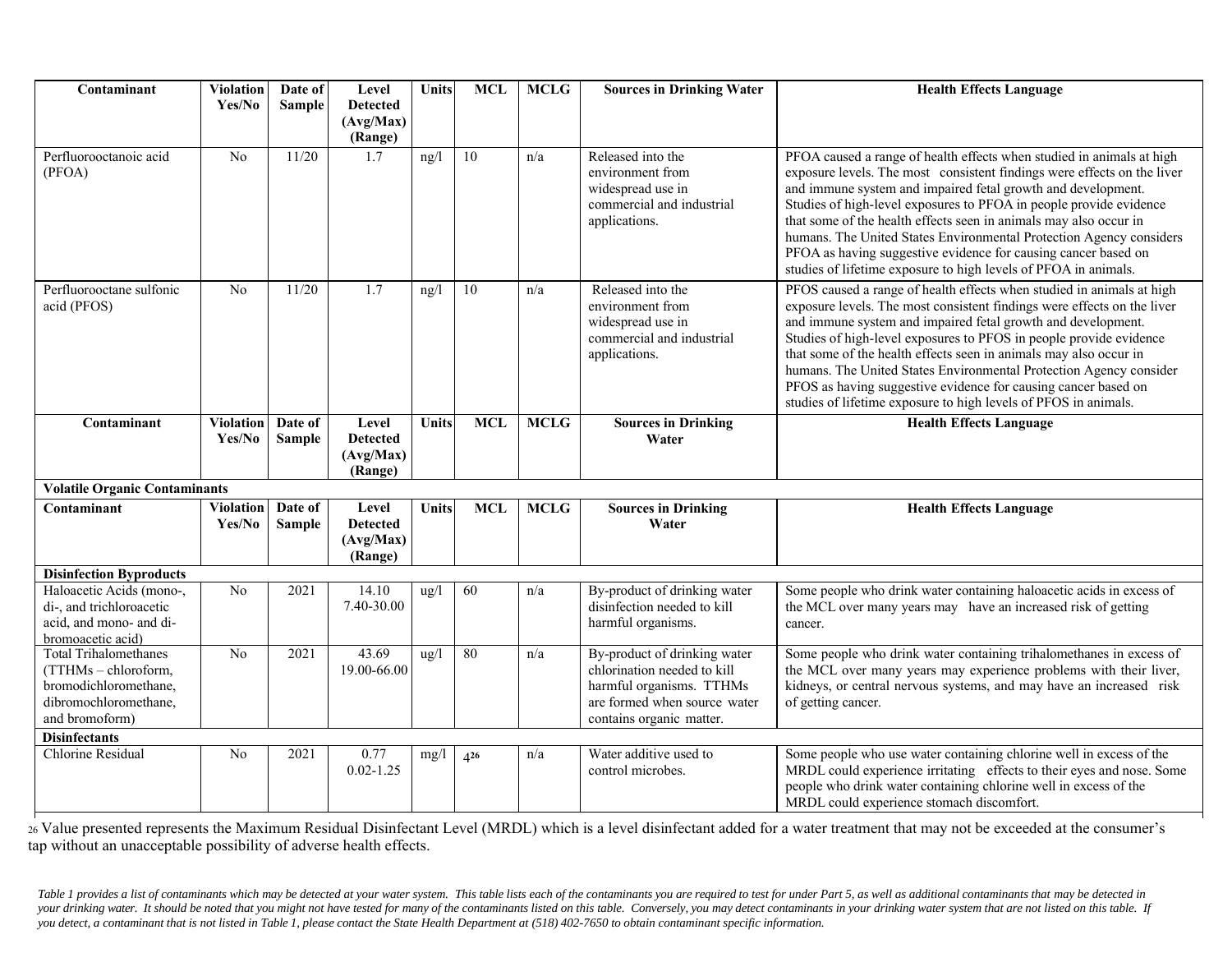| <b>Unregulated Contaminants</b> |                            |                   |                                                  |                 |            |             |                                                               |                                                                                                                                                                                                                                                                                                                                                                                                                                                                                                                                                                                                                                                                                                                                                                                                                                                                                                                                                                                                                                                                                                                                                                                                                                                                                                                                                 |
|---------------------------------|----------------------------|-------------------|--------------------------------------------------|-----------------|------------|-------------|---------------------------------------------------------------|-------------------------------------------------------------------------------------------------------------------------------------------------------------------------------------------------------------------------------------------------------------------------------------------------------------------------------------------------------------------------------------------------------------------------------------------------------------------------------------------------------------------------------------------------------------------------------------------------------------------------------------------------------------------------------------------------------------------------------------------------------------------------------------------------------------------------------------------------------------------------------------------------------------------------------------------------------------------------------------------------------------------------------------------------------------------------------------------------------------------------------------------------------------------------------------------------------------------------------------------------------------------------------------------------------------------------------------------------|
| Contaminant                     | <b>Violation</b><br>Yes/No | Date of<br>Sample | Level<br><b>Detected</b><br>(Avg/Max)<br>(Range) | <b>Units</b>    | <b>MCL</b> | <b>MCLG</b> | <b>Sources in Drinking Water</b>                              | <b>Health Effects Language</b>                                                                                                                                                                                                                                                                                                                                                                                                                                                                                                                                                                                                                                                                                                                                                                                                                                                                                                                                                                                                                                                                                                                                                                                                                                                                                                                  |
| Manganese                       | No                         | 3/2018            | 2.3                                              | $u\alpha/l$     | 300        | N/A         |                                                               | Manganese is a common element in rocks, soil, water, plants, and animals.                                                                                                                                                                                                                                                                                                                                                                                                                                                                                                                                                                                                                                                                                                                                                                                                                                                                                                                                                                                                                                                                                                                                                                                                                                                                       |
| Manganese                       | No                         | 6/2018            | 0.65                                             | $u\alpha/l$     | 300        | N/A         | Naturally occurring; Indicative of<br>landfill contamination. | Manganese occurs naturally in water after dissolving from rocks and soil.<br>Contamination of drinking water may occur if manganese gets into surface<br>or groundwater after dissolving from rocks and soil. It may also occur if<br>manganese gets into surface or groundwater after improper waste disposal in<br>landfills or by facilities using manganese in the production of steel or other<br>products.<br>Manganese is an essential nutrient that is necessary to maintain good health.<br>However, exposure to too much manganese can cause adverse health effects.<br>There is some evidence from human studies that long-term exposure to<br>manganese in drinking water is associated with nervous system effects in<br>adults (e.g., weakness, stiff muscles and trembling of the hands) and children<br>(learning and behavior). The results of these studies only suggest an effect<br>because the possible influences of other factors were not adequately<br>assessed. There is supporting evidence that manganese causes nervous<br>system effects in humans from occupational studies of workers exposed to<br>high levels of manganese in air, but the relevance of these studies to long<br>term drinking water exposure is less clear because the exposures were quite<br>elevated and by inhalation, not by ingestion. |
| Manganese                       | No                         | 9/2018            | 0.56                                             | $\frac{u}{g}$   | 300        | N/A         |                                                               |                                                                                                                                                                                                                                                                                                                                                                                                                                                                                                                                                                                                                                                                                                                                                                                                                                                                                                                                                                                                                                                                                                                                                                                                                                                                                                                                                 |
| Bromide                         | No                         | 3/2018            | 20.9                                             | ug/l            |            |             |                                                               |                                                                                                                                                                                                                                                                                                                                                                                                                                                                                                                                                                                                                                                                                                                                                                                                                                                                                                                                                                                                                                                                                                                                                                                                                                                                                                                                                 |
| Bromide                         | No                         | 6/2018            | 64.1                                             | $\frac{u}{g}$   |            |             |                                                               |                                                                                                                                                                                                                                                                                                                                                                                                                                                                                                                                                                                                                                                                                                                                                                                                                                                                                                                                                                                                                                                                                                                                                                                                                                                                                                                                                 |
| Bromide                         | No                         | 12/2018           | 30.7                                             | ug/l            |            |             |                                                               |                                                                                                                                                                                                                                                                                                                                                                                                                                                                                                                                                                                                                                                                                                                                                                                                                                                                                                                                                                                                                                                                                                                                                                                                                                                                                                                                                 |
| HAA5                            | No                         | 2018              | 23.20<br>9.04-43.79                              | ug/l            |            |             |                                                               |                                                                                                                                                                                                                                                                                                                                                                                                                                                                                                                                                                                                                                                                                                                                                                                                                                                                                                                                                                                                                                                                                                                                                                                                                                                                                                                                                 |
| HAA6BR                          | No                         | 2018              | 10.27<br>5.78-14.89                              | $\frac{u}{g}$   |            |             |                                                               |                                                                                                                                                                                                                                                                                                                                                                                                                                                                                                                                                                                                                                                                                                                                                                                                                                                                                                                                                                                                                                                                                                                                                                                                                                                                                                                                                 |
| HAA9                            | No                         | 2018              | 32.18<br>14.08-56.69                             | $\frac{u}{g}$   |            |             |                                                               |                                                                                                                                                                                                                                                                                                                                                                                                                                                                                                                                                                                                                                                                                                                                                                                                                                                                                                                                                                                                                                                                                                                                                                                                                                                                                                                                                 |
| Total Organic Carbon            | No                         | 3/2018            | 2320                                             | $u\mathbf{g}/l$ |            | N/A         | Naturally present in                                          | Total organic carbon (TOC) has no health effects. However, total organic                                                                                                                                                                                                                                                                                                                                                                                                                                                                                                                                                                                                                                                                                                                                                                                                                                                                                                                                                                                                                                                                                                                                                                                                                                                                        |
| Total Organic Carbon            | N <sub>o</sub>             | 6/2018            | 2530                                             | $\frac{u}{g}$   |            | N/A         | the environment.                                              | carbon provides a medium for the formation of disinfection byproducts.                                                                                                                                                                                                                                                                                                                                                                                                                                                                                                                                                                                                                                                                                                                                                                                                                                                                                                                                                                                                                                                                                                                                                                                                                                                                          |
| Total Organic Carbon            | No                         | 9/2018            | 2440                                             | ug/l            |            | N/A         |                                                               | These byproducts include trihalomethanes (THMs) and haloacetic acids                                                                                                                                                                                                                                                                                                                                                                                                                                                                                                                                                                                                                                                                                                                                                                                                                                                                                                                                                                                                                                                                                                                                                                                                                                                                            |
| <b>Total Organic Carbon</b>     | No                         | 12/2018           | 2700                                             | $\frac{u}{g}$   |            | N/A         |                                                               | (HAAs). Drinking water containing these byproducts in excess of the MCL<br>may lead to adverse health effects, liver or kidney problems, or nervous<br>system effects, and may lead to an increased risk of getting cancer.                                                                                                                                                                                                                                                                                                                                                                                                                                                                                                                                                                                                                                                                                                                                                                                                                                                                                                                                                                                                                                                                                                                     |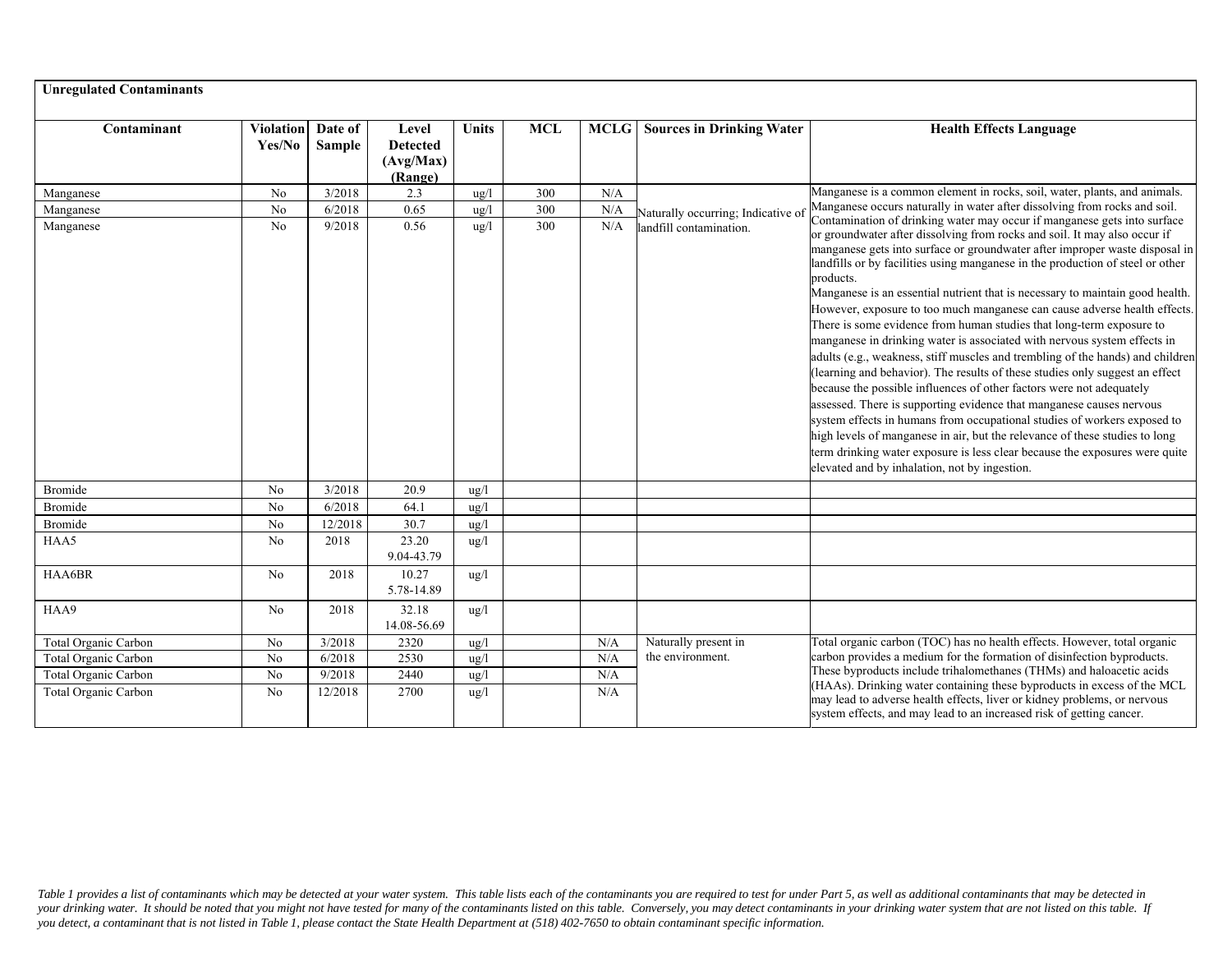#### **Definitions:**

*Maximum Contaminant Level (MCL)*: The highest level of a contaminant that is allowed in drinking water. MCLs are set as close to the MCLGs as feasible. *Maximum Contaminant Level Goal (MCLG)*: The level of a contaminant in drinking water below which there is no known or expected risk to health. MCLGs allow for a margin of safety.

*Maximum Residual Disinfectant Level (MRDL)*: The highest level of a disinfectant allowed in drinking water. There is convincing evidence that addition of a disinfectant is necessary for control of microbial contaminants.

*Maximum Residual Disinfectant Level Goal (MRDLG)*: The level of a drinking water disinfectant below which there is no known or expected risk to health. MRDLGs do not reflect the benefits of the use of disinfectants to control microbial contamination.

*Action Level (AL)*: The concentration of a contaminant which, if exceeded, triggers treatment or other requirements which a water system must follow.

*Treatment Technique (TT)*: A required process intended to reduce the level of a contaminant in drinking water.

*Level 1 Assessment:* A Level 1 assessment is an evaluation of the water system to identify potential problems and determine, if possible, why total coliform bacteria have been found in our water system.

*Level 2 Assessment:* A Level 2 assessment is an evaluation of the water system to identify potential problems and determine, if possible, why an *E. coli* MCL violation has occurred and/or why total coliform bacteria have been found in our water system on multiple occasions.

*Non-Detects (ND)*: Laboratory analysis indicates that the constituent is not present.

*Nephelometric Turbidity Unit (NTU)*: A measure of the clarity of water. Turbidity in excess of 5 NTU is just noticeable to the average person.

*Milligrams per liter (mg/l)*: Corresponds to one part of liquid in one million parts of liquid (parts per million - ppm).

*Micrograms per liter (ug/l)*: Corresponds to one part of liquid in one billion parts of liquid (parts per billion - ppb).

*Nanograms per liter (ng/l)*: Corresponds to one part of liquid to one trillion parts of liquid (parts per trillion - ppt).

*Picograms per liter (pg/l)*: Corresponds to one part per of liquid to one quadrillion parts of liquid (parts per quadrillion – ppq).

*Picocuries per liter (pCi/L)*: A measure of the radioactivity in water.

*Millirems per year (mrem/yr)*: A measure of radiation absorbed by the body.

*Million Fibers per Liter (MFL)*: A measure of the presence of asbestos fibers that are longer than 10 micrometers.

#### **WHAT DOES THIS INFORMATION MEAN?**

As you can see by the table, our system had no violations. We have learned through our testing that some contaminants have been detected; however, these contaminants were detected below the level allowed by the State.

As you can see by the table, our system had no violations. We have learned through our testing that some contaminants have been detected; however, these contaminants were detected below New York State requirements.

If present, elevated levels of lead can cause serious health problems, especially for pregnant women, infants, and young children. It is possible that lead levels at your home may be higher than at other homes in the community as a result of materials used in your home's plumbing. City of North Tonawanda is responsible for providing high quality drinking water, but cannot control the variety of materials used in plumbing components. When your water has been sitting for several hours, you can minimize the potential for lead exposure by flushing your tap for 30 seconds to 2 minutes before using water for drinking or cooking. If you are concerned about lead in your water, you may wish to have your water tested. Information on lead in drinking water, testing methods, and steps you can take to minimize exposure is available from the Safe Drinking Water Hotline (1-800-426-4791) or at http://www.epa.gov/safewater/lead.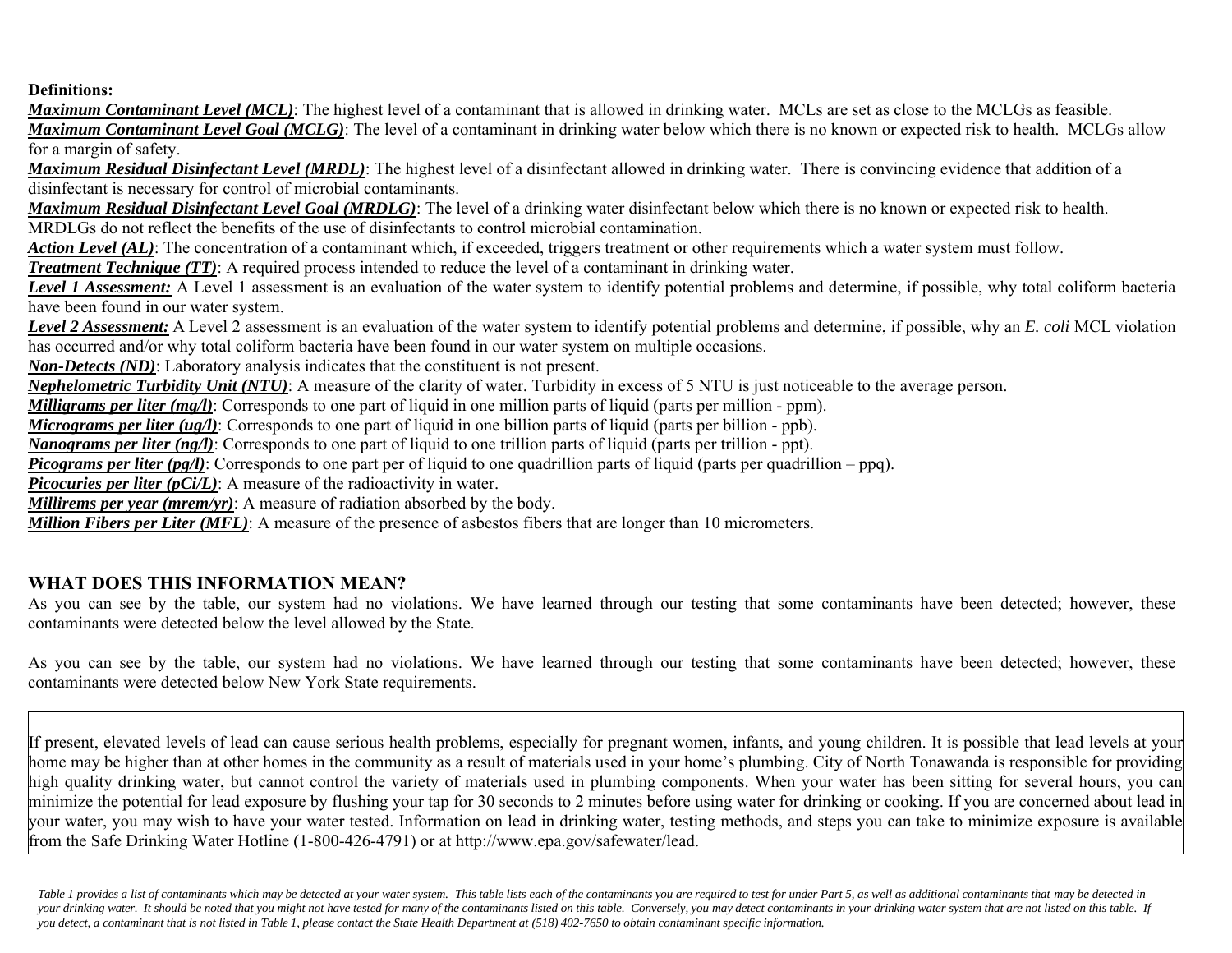## **IS OUR WATER SYSTEM MEETING OTHER RULES THAT GOVERN OPERATIONS?**

During 2020, our system was in compliance with applicable State drinking water operating, monitoring and reporting requirements.

## **INFORMATION ON CRYPTOSPORIDIUM**

Cryptosporidium is a microbial pathogen found in surface water and groundwater under the influence of surface water. Although filtration removes Cryptosporidium, the most commonly used filtration methods cannot guarantee 100 percent removal. During 2018, as part of our routine sampling, nine raw water samples from the East Niagara River were collected and analyzed for Cryptosporidium oocysts. This completed LT2 sampling requirements. Of these samples, none were found to contain Cryptosporidium oocysts in our source water. Current test methods do not allow us to determine if the organisms are dead or if they are capable of causing disease. Ingestion of Cryptosporidium may cause cryptosporidiosis, a gastrointestinal infection. Symptoms of infection include nausea, diarrhea, and abdominal cramps. Most healthy individuals can overcome disease within a few weeks. However, immuno-compromised people are at greater risk of developing life-threatening illness. We encourage immuno-compromised individuals to consult their health care provider regarding appropriate precautions to take to avoid infection. Cryptosporidium must be ingested to cause disease, and it may be spread through means other than drinking water.

## **INFORMATION ON GIARDIA**

Giardia is a microbial pathogen present in varying concentrations in many surface waters and groundwater under the influence of surface water. Giardia is removed/inactivated through a combination of filtration and disinfection or by disinfection. During 2018, as part of our routine sampling, nine raw water samples from the East Niagara River were collected and analyzed for Giardia cysts. This completed LT2 sampling requirements. Of these samples, none indicated the presence of Giardia cysts in our source water. Current test methods do not allow us to determine if the organisms are dead or if they are capable of causing disease. Ingestion of Giardia may cause giardiasis, an intestinal illness. People exposed to Giardia may experience mild or severe diarrhea, or in some instances no symptoms at all. Fever is rarely present. Occasionally, some individuals will have chronic diarrhea over several weeks or a month, with significant weight loss. Giardiasis can be treated with anti-parasitic medication. Individuals with weakened immune systems should consult with their health care providers about what steps would best reduce their risks of becoming infected with Giardiasis. Individuals who think that they may have been exposed to Giardiasis should contact their health care providers immediately. The Giardia parasite is passed in the feces of an infected person or animal and may contaminate water or food. Person to person transmission may also occur in day care centers or other settings where hand washing practices are poor.

# **INFORMATION ON RADON**

Radon is a naturally occurring radioactive gas found in soil and outdoor air that may also be found in drinking water and indoor air. Some people exposed to elevated radon levels over many years in drinking water may have an increased risk of getting cancer. The main risk is lung cancer from radon entering indoor air from soil under homes.

For additional information call your state radon program (1-800-458-1158) or call EPA's Radon Hotline (1-800-SOS-Radon).

# **DO I NEED TO TAKE SPECIAL PRECAUTIONS?**

Although our drinking water met or exceeded state and federal regulations, some people may be more vulnerable to disease causing microorganisms or pathogens in drinking water than the general population. Immuno-compromised persons such as persons with cancer undergoing chemotherapy, persons who have undergone organ transplants, people with HIV/AIDS or other immune system disorders, some elderly, and infants can be particularly at risk from infections. These people should seek advice from their health care provider about their drinking water. EPA/CDC guidelines on appropriate means to lessen the risk of infection by Cryptosporidium, Giardia and other microbial pathogens are available from the Safe Drinking Water Hotline (800-426-4791).